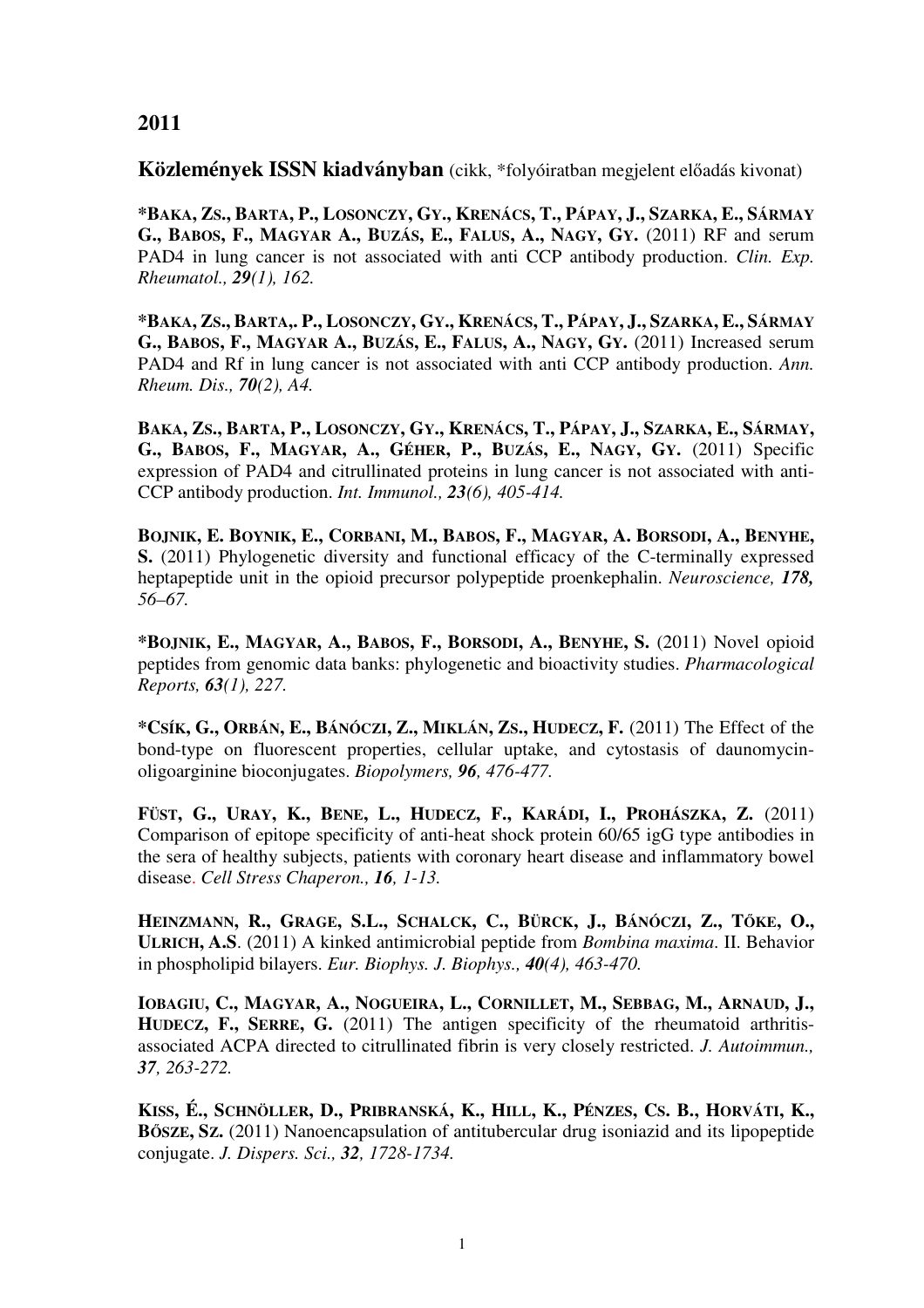LÁNG, O., ILLYÉS, E., MENYHÁRD, D., SEBESTYÉN, F., HUDECZ, F., KŐHIDAI, L. (2011) Chemotaxis induced by SXWS tetrapeptides in *Tetrahymena* – Overlapping chemotactic effects of SXWS sequences and their identical amino acids. *J. Mol. Recognition*, *25(1), 24-31.*

**LANG, J., RAKASZ, V., MAGYAR, A., PÁLINGER Á., K**Ő**HIDAI, L.** (2011) Chemotactic effect of odorants and tastants on the ciliate *Tetrahymena pyriformis*. *J. Receptors and Signal Transduction 31(6), 423-433***.**

**MAGYAR, A., BRÓZIK, M., HUDECZ, F. (**2011) Filaggrin peptides with citrulline for diagnosis and monitoring of autoantibodies in rheumatoid arthritis. *Collection Symposium Series, 13, 80-84.* 

MANEA, M., LEURS, U., ORBÁN, E., BARANYAI, ZS., OHLSCHLAGER, P., MARQUARDT, A., SCHULCZ, Á., TEJEDA, M., KAPUVÁRI, B., TÓVÁRI, J., MEZŐ, G. (2011) Enhanced enzymatic stability and antitumor activity of daunorubicin-GnRH-III bioconjugates modified in position 4. *Bioconjugate Chem., 22, 1320-1329.* 

**MARKO, K., K**Ő**HIDAI, T., HÁDINGER, D., JELITAI, M., MEZ**Ő**, G.** (2011) Isolation of radial glia-like neural stem cells from fetal and adult mouse forebrain *via* selective adhesion to a novel adhesive peptide-conjugate. *PLoS ONE 6(12), e28538.*

**MEZ**Ő**, G. (**2011) Célzott tumorterápia peptidekkel. *Természet Világa, 142*, 555-558.

MEZŐ, G., HERÉNYI, L., HABDAS, J., MAJER, ZS., MYŚLIWA-KURDZIEL, B., TÓTH, K., **CSÍK, G.** (2011) Syntheses and DNA binding of new cationic porphyrin–tetrapeptide conjugates*. Biophys. Chem., 155, 36–44.* 

MEZŐ, G., SZABÓ, I., KERTÉSZ, I., HEGEDÜS, R., ORBÁN, E., LEURS, U., BŐSZE, SZ., **HALMOS, G., MANEA, M.** (2011) Efficient synthesis of an (aminooxy) acetylatedsomatostatin derivative using (aminooxy)acetic acid as a 'carbonyl capture' reagent. *J. Pept. Sci., 17, 39–46.* 

**MIKLÁN, ZS., ORBÁN, E., BÁNÓCZI, Z., HUDECZ, F.** (2011) New pemetrexed-peptide conjugates: synthesis, characterization and cytostatic effect on non-small cell lung carcinoma (NCI-H358) and human leukemia (HL-60) cells. *J. Pept. Sci., 17(12), 805-811.* 

OLÁH, J., VINCZE, O., VIRÓK, D., SIMON, D., BOZSÓ, Z., TŐKÉSI, N., HORVÁTH, I., HLAVANDA, E., KOVÁCS, J., MAGYAR, A., SZŰCS, M., OROSZ, F., PENKE, B., OVÁDI, J. (2011) Interactions of pathological hallmark proteins: tubulin polymerization promoting protein/p25, {beta}-amyloid, and {alpha}-synuclein. *J. Biol. Chem., 286(39), 34088- 34100.* 

ORBÁN, E., MANEA, M., MARQUADT, A., BÁNÓCZI, Z., CSÍK, G., FELLINGER, E., BŐSZE, **SZ., HUDECZ, F.** (2011) A new daunomycin-peptide conjugate: Synthesis, characterization and the effect on protein expression profile of HL-60 cells *in vitro. Bioconjugate Chem., 22, 2154-2165.* 

ORBÁN, E., MEZŐ, G., SCHLAGE, P., CSÍK, G., KULIĆ, Z., ANSORGE, P., FELLINGER, E., **MÖLLER, H.M., MANEA, M.** (2011) *In vitro* degradation and antitumor activity of oxime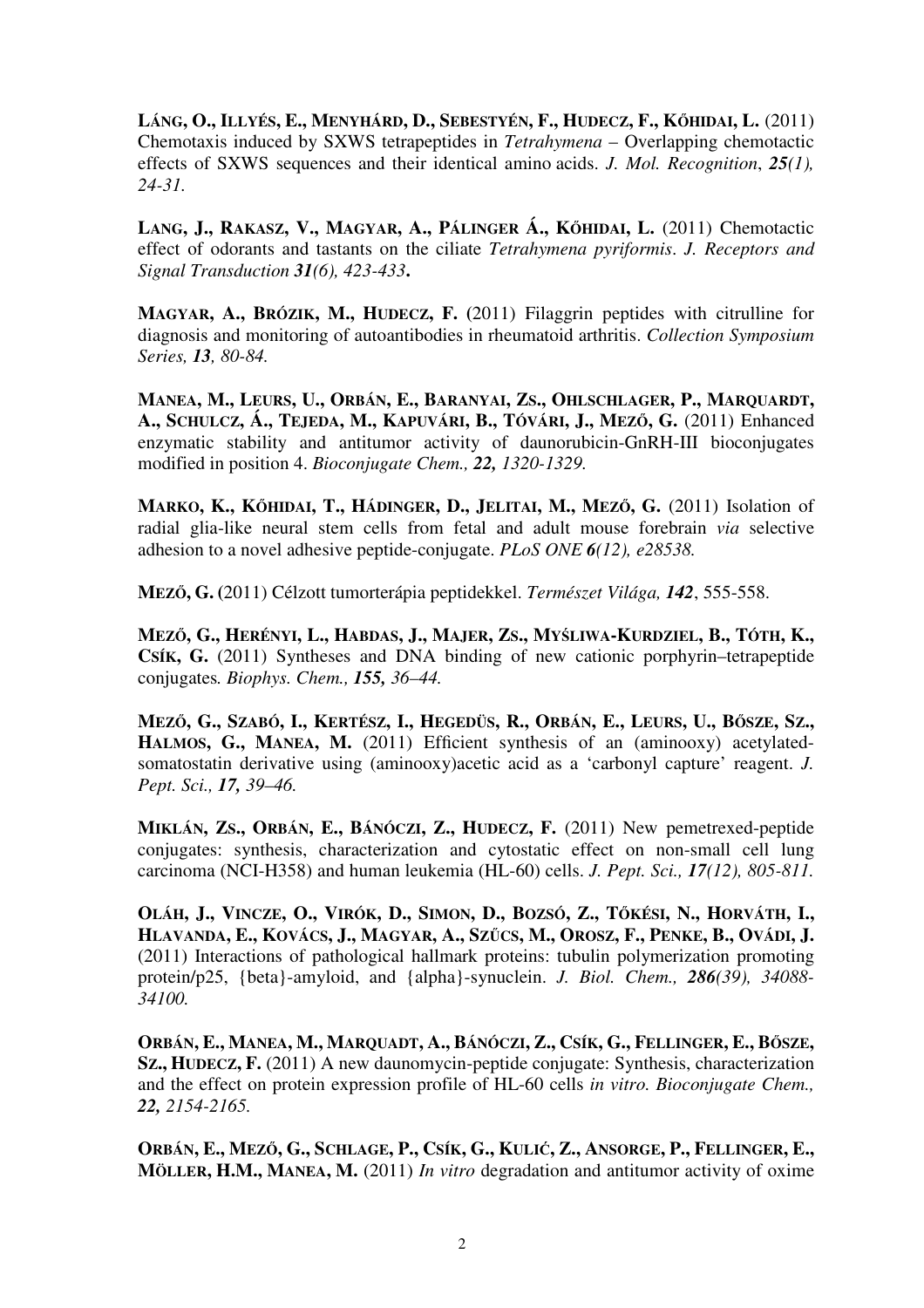bond-linked daunorubicin-GnRH-III bioconjugates and DNA-binding properties of daunorubicin-amino acid metabolites. *Amino Acids, 41, 469-483.* 

**POCSFALVI, G., SCHLOSSER, G.** (2011) Detection of bacterial protein toxins by solid phase magnetic immunocapture and mass spectrometry. *Methods Mol Biol., 739(1), 3-12.* 

SCHLAGE, P., MEZŐ, G., ORBÁN, E., BŐSZE, SZ., MANEA, M. (2011) Anthracycline-GnRH derivative bioconjugates with different linkages: Synthesis, *in vitro* drug release and cytostatic effect. *J. Control Release, 156, 170–178.* 

SCHNÖLLER, D., PÉNZES, CS.B., HORVÁTI, K., BŐSZE, SZ., HUDECZ, F., KISS, É. (2011) Membrane affinity of new antitubercular drug candidates using a phospholipid Langmuir monolayer model and LB technique. *Prog. Colloid Polym. Sci., 138, 131-137.* 

\*SILVA, A., DIAZ, E., KŐHIDAI, L., SZABÓ, R., HUDECZ, F., PONTE-SUCRE, A. (2011) *Leishmania braziliensis*: *in vitro* evaluation of methotrexate based peptides on promastigote's chemotaxic responses*. Trop. Med. Int. Health, 16(SI), 171-172.* 

**STAVRAKOUDIS, A., TSOULOS, I.G., URAY, K., HUDECZ, F., APOSTOLOPOULOS, V.** (2011) Homology modeling and molecular dynamics simulations of MUC1-9/H-2 $\text{K}^{\text{b}}$ complex suggest novel binding interactions. *J. Mol. Model, 17, 1817-1829.* 

\*SZARKA, E., ÁDORI, M., BABOS, F., MAGYAR A., HUDECZ, F., NAGY, GY., POZSGAY, **J., SÁRMAY, G.** (2011) Short citrullinated epitope of filaggrin is recognized by sera as well as antibodies produced *in vitro* by B-cells of Rheumatoid Arthritis patients. *Ann. Rheum. Dis., 70(2), A64.*

**\*TAMÁS, B., TÓTH, K., MEZ**Ő**, G., HERÉNYI, L., CSÍK, G.** (2011) Porphyrin conjugates in virus inactivation - role of porphyrin binding and singlet oxygen production. *Eur. Biophys. J., 40(1) S43.*

\*TÓTH, K., OROSZ, Á., MEZŐ, G., HERÉNYI, L., MAJER, ZS., CSÍK, G. (2011) DNA binding of newly synthesized porphyrin-tetrapeptide conjugates. *Eur. Biophys. J., 40(1), S62.*

TŐKE, O., BÁNÓCZI, Z., KIRÁLY, P., HEINZMANN, R., BÜRCK, J., ULRICH, A.S., **HUDECZ, F.** (2011) A kinked antimicrobial peptide from Bombina maxima. I. Threedimensional structure determined by NMR in membrane-mimicking environments. *Eur. Biophys. J., 40(4), 447-462.*

VAVŘÍKOVÁ, E., MANDÍKOVÁ, J., TREJTNAR, F., HORVÁTI, K., BŐSZE, SZ., **STOLA**Ř**ÍKOVÁ, J., VINŠOVÁ, J.** (2011) Cytotoxicity decreasing effect and antimycobacterial activity of chitosan conjugated with antituberculotic drugs. *Carbohyd. Polym., 83, 1901–1907.*

VAVŘÍKOVÁ, E., POLANC, S., KOČEVAR, M., HORVÁTI, K., BŐSZE, SZ., STOLAŘÍKOVÁ, **J., VÁVROVÁ, K., VINŠOVÁ, J.** (2011) New fluorine-containing hydrazones active against *MDR-tuberculosis*. *Eur. J. Med. Chem., 46(10), 4937-4945.*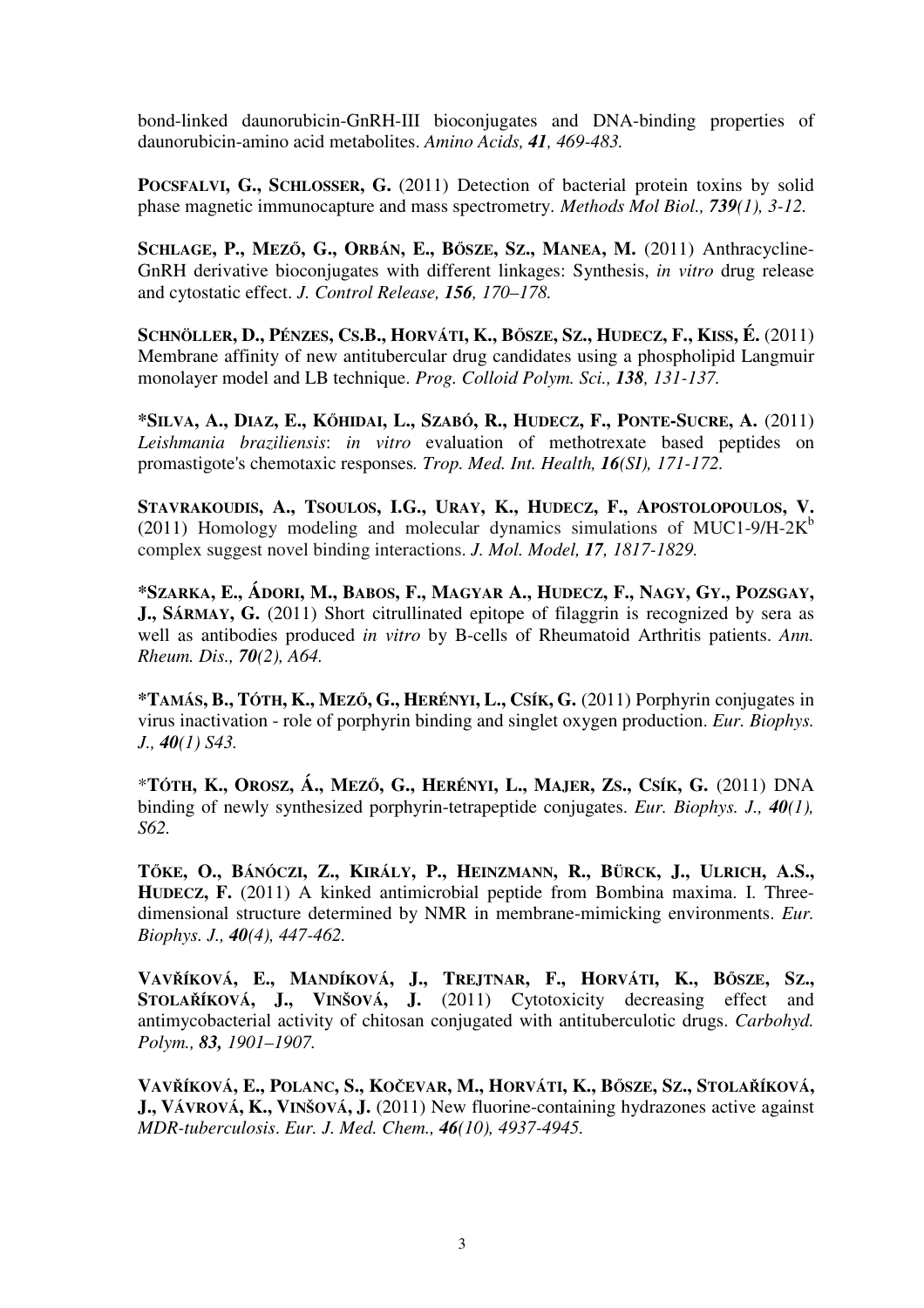VAVŘÍKOVÁ, E., POLANC, S., KOČEVAR, M., KOŠMRLJ, J., HORVÁTI, K., BŐSZE, SZ., **STOLA**Ř**ÍKOVÁ, J., IMRAMOVSK**Ŷ**, A., VINŠOVÁ, J.** (2011) New series of isoniazid hydrazones linked with electron-withdrawing substituents. *Eur. J. Med. Chem., 46(10), 5902-5909.* 

\*VOSZKA, I., HERCZEG, K., MÓDOS, K., CSÍK, G., HORVÁTI, K., BŐSZE, SZ. (2011) Liposomal delivery of antituberculotics, *Eur. Biophys. J. Biophys., 40(1), 205.*

## **Könyv, könyvrészlet**

**BÁNÓCZI, Z., DÓKUS, E.L., TANTOS, Á., HUDECZ, F.** (2011) Modulation and analysis of intracellular calpain activity by peptide conjugates. *In: Peptide Science 2010: Proceedings of the 5th International Peptide Symposium (Eds.: Fujii, N., Kiso, Y.) Japanese Peptide Society p.39.*

SÁRMAY, G., SZARKA, E., HUBER, K., POZSGAY, J., SZILI, D., BABOS, F., NAGY, GY., **ROJKOVICH, B., MAGYAR, A., HUDECZ, F.** (2011) Citrullin-containing peptides as B-cell epitopes. *In: Proceedings of 4th European Conference on Chemistry for Life Sciences, (Eds.: Kiss, T., Perczel, A.) Medimond, Bologna, Italy, p. 95-103.*

## **El**ő**adások, poszterek nemzetközi vagy hazai konferencián**

**BABOS, F.** (2011) Korunk betegsége: a rheumatoid arthritis. *Ünnepi tudományos ülés az MTA - ELTE Peptidkémiai Kutatócsoport megalakulásának 50. évfordulója alkalmából, Budapest, Magyarország.*

BABOS, F., SZARKA, E., NAGY, GY., MAJER, ZS., SÁRMAY, G., MAGYAR, A., HUDECZ, F. (2011) *N*- vagy *C*-terminális biotinálás szerepe citrullin tartalmú filaggrin epitópok felismerésében. *Magyar Kémikusok Egyesülete 1. Nemzeti Konferencia, Sopron, Magyarország.*

BACSA, B., HORVÁTI, K., SZABÓ, N., MEZŐ, G., HUDECZ, F., BŐSZE, SZ. (2011) Improved cellular uptake of new, *in silico* identifed antitubercular agent. 4<sup>th</sup> European *Conference on Chemistry for Life Sciences, Budapest, Hungary.* 

BAKA, ZS., BARTA, P., LOSONCZY, GY., KRENÁCS, T., PÁPAY, J., SZARKA, E., SÁRMAY, G., BABOS, F., MAGYAR, A., BUZÁS, E., FALUS, A., NAGY, GY. (2011) Short citrullinated epitope of filaggrin is recognized by sera as well as antibodies produced *in vitro* by  $\Box$ -cells of rheumatoid arthritis patients. *31st European Workshop for Rheumatology Research, Amsterdam, The Netherlands.* 

BAKA, ZS., BARTA, P., LOSONCZY, GY., KRENÁCS, T., PÁPAY, J., SZARKA, E., SÁRMAY, G., BABOS, F., MAGYAR, A., BUZÁS, E., FALUS, A., NAGY, GY. (2011) RF and serum PAD4 in lung cancer is not associated with anti CCP antibody production. *Controversies in Rheumatology and Autoimmunity (CORA 2011), Florence, Italy.*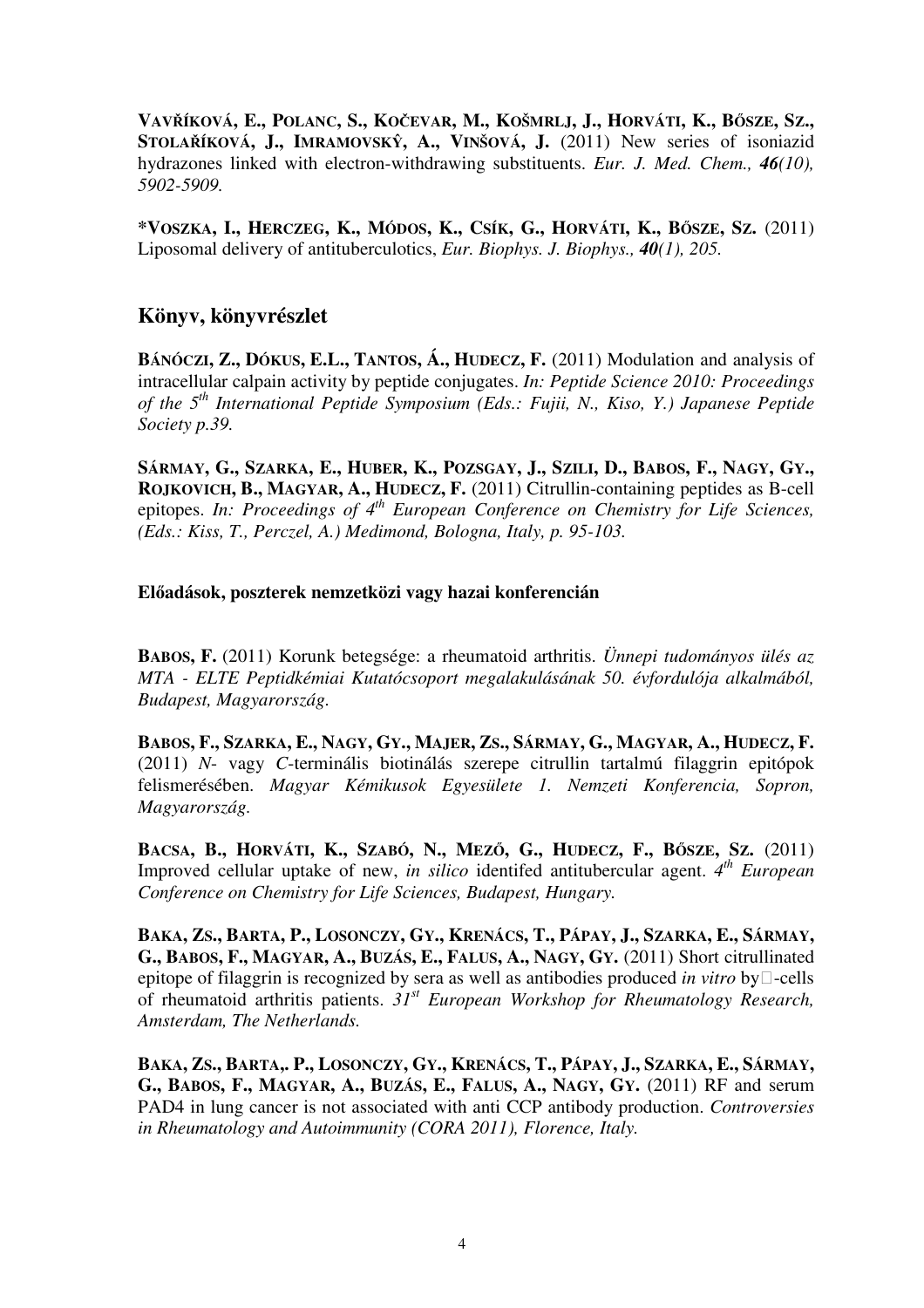BAKA, ZS., BARTA, P., LOSONCZY, GY., SZARKA, E., SÁRMAY, G., BABOS, F., MAGYAR, **A., BUZÁS, E.I., FALUS, A., NAGY, GY.** (2011) PAD4 expression and citrullinated proteins are specific for lung cancer but not associated with anti-CCP antibody formation. *Immunerelated Pathologies: Understanding leukocyte signalling and emerging therapies. IMmune-related Pathologies: Understanding Leukocyte Signaling and Emerging therapies (IMPULSE 2011), EFIS – EJI Symposium, Visegrád, Hungary.*

**BÁNÓCZI, Z.** (2011) Sejtpenetráló peptidek biológiailag aktív vegyületek sejtbejuttatásában. *Ünnepi tudományos ülés az MTA - ELTE Peptidkémiai Kutatócsoport megalakulásának 50. évfordulója alkalmából, Budapest, Magyarország.*

BÁNÓCZI, Z., DÓKUS, L.E., TANTOS, Á., TOMPA, P., FRIEDRICH, P., HUDECZ, F. (2011) Új kalpain inhibitorok: aktivitás és szerkezet. *Magyar Kémikusok Egyesülete 1. Nemzeti Konferencia, Sopron, Magyarország.* 

BÁNÓCZI, Z., DÓKUS, L.E., TANTOS, Á., TŐKE, O., MAJER, ZS., TOMPA, P., FRIEDRICH, **P., HUDECZ, F.** (2011) Azapeptide and epoxysuccinyl-peptide analogues as new calpain inhibitors. *4 th European Conference on Chemistry for Life Sciences, Budapest, Hungary.*

BÁNÓCZI, Z., SZABÓ, R., ORBÁN, E., HORVÁTI, K., MIKLÁN, ZS., CSÍK, G., HUDECZ, F. (2011) Oligopeptide conjugates: synthesis, characterization and biomedicinal application. *6 th Bulgarian Peptide Symposium, Panichishte, Bulgaria.*

**BOJNIK, E., MAGYAR, A., BABOS, F., BORSODI, A., BENYHE, S.** (2011) Novel opioid peptides from genomic data banks: phylogenetic and bioactivity studies. *8 th Meeting of the European Opioid Conference. Krakow, Poland.* 

CSÍK, G., ORBÁN, E., BÁNÓCZI, Z., MIKLÁN, ZS., HUDECZ, F. (2011) The effect of the bond-type on fluorescent properties, cellular uptake, and cytostasis of daunomycin conjugates with oligoarginine. *21st Polish Peptide Symposium, Supra*ś*l, Poland.*

GYULAI, G., PRIBRANSKY, K., HORVÁTI, K., BACSA, B., BŐSZE, SZ., KISS, É. (2011) Biokompatibilis gyógyszerhordozó kolloid részecskék előállítása és felületi tulajdonságaik jellemzése. *Magyar Kémikusok Egyesülete 1. Nemzeti Konferencia, Sopron Magyarország.*

GYULAI, G., PRIBRANSKI, K., HORVÁTI, K., BACSA, B., BŐSZE, SZ., KISS, É. (2011) Preparation and surface properties of drug carrier nanoparticles. *EuroNanoForum 2011, Budapest, Hungary.*

GYULAI, G., PRIBRANSKY, K., HORVÁTI, K., BACSA, B., BŐSZE, SZ., KISS, É. (2011) Biocompatible and biodegradable drug delivery system for encapsulation of antituberculotic agents. *25th European Colloid and Interface Society Conference, 4-9 September, Berlin, Germany.*

**HEGEDÜS, R., ORBÁN, E., SZABÓ, I., MEZ**Ő**, G.** (2011) Karbonsavakkal módosított daunorubicin-GnRH-III konjugátumok tumorellenes hatásának vizsgálata. *Magyar Onkológusok Társasága XXIX. Kongresszusa, Budapest, Magyarország.*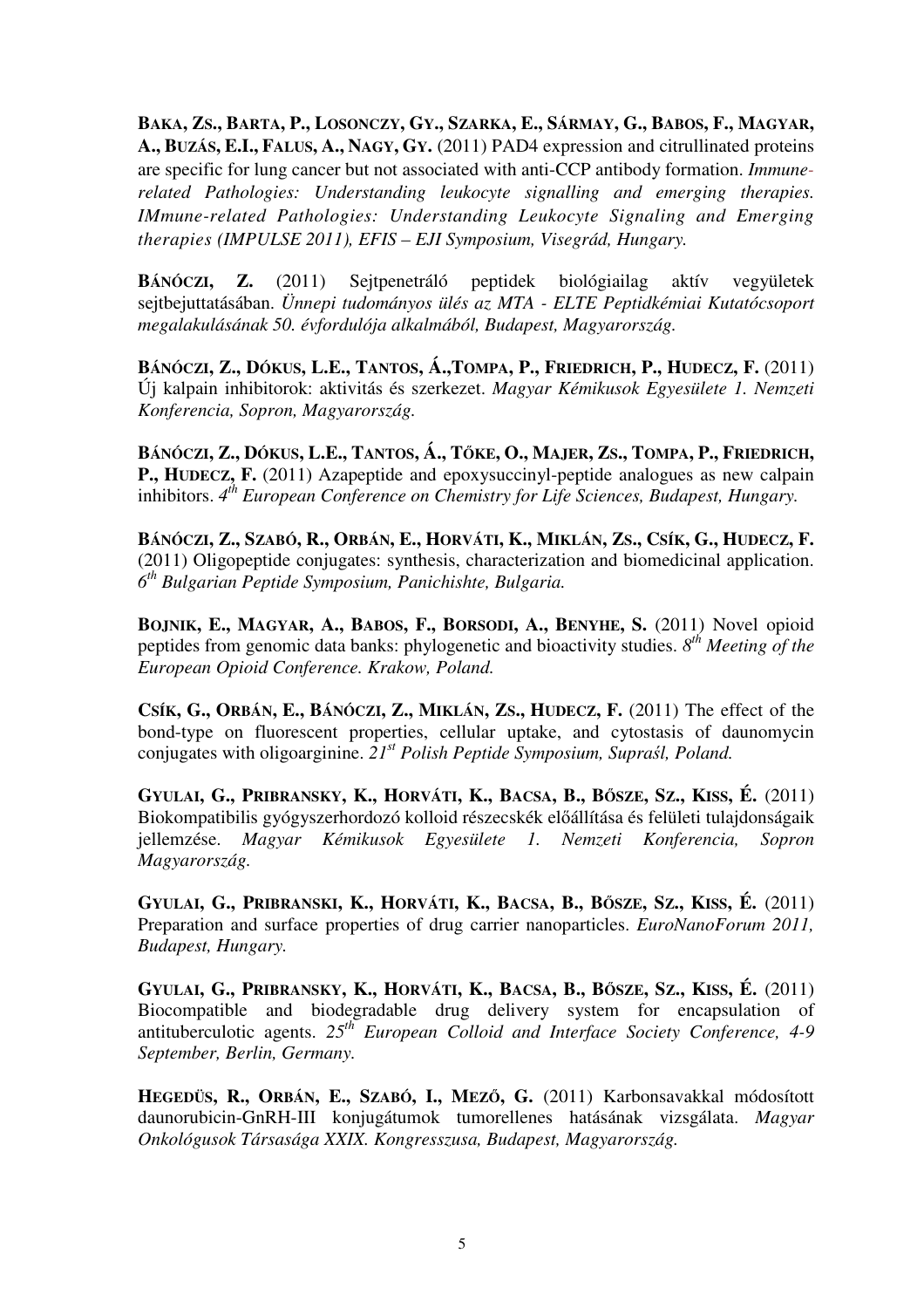HEGEDÜS, R., SZABÓ, I., ORBÁN, E., BŐSZE, SZ., HORVÁTH, A., BÖKÖNYI, GY., KÉRI, **GY., MEZ**Ő**, G.** (2011) Combination of GnRH- and somatostatin-drug conjugates in targeted tumor therapy. *10th International Symposium on GnRH, Salzburg, Austria.*

HEGEDÜS, R., SZABÓ, I., ORBÁN, E., HORVÁTH, A., BÖKÖNYI, GY., KÉRI, GY., MEZŐ, **G.** (2011) Új daunorubicin tartalmú szomatosztatin származék szintézise és biológiai vizsgálata. *Magyar Kémikusok Egyesülete 1. Nemzeti Konferencia, Sopron, Magyarország.*

**HORVÁTI, K.** (2011) *M. tuberculosis*: Az ősi ellenfél - új fegyverek. *Ünnepi tudományos ülés az MTA - ELTE Peptidkémiai Kutatócsoport megalakulásának 50. évfordulója alkalmából, Budapest, Magyarország.*

HORVÁTI, K., BACSA, B., KISS, É., PRIBANSKÁ, K., MEZŐ, G., GROLMUSZ, V., SZABÓ, **N., FODOR, K., HUDECZ, F., B**Ő**SZE, SZ.** (2011) Látens mycobacterium tuberculosis fertőzöttség kimutatása és a tuberkulózis gazdasejt specifikus célzott terápiájának új módszerei. *Magyar Kémikusok Egyesülete 1. Nemzeti Konferencia, Sopron, Magyarország.*

HORVÁTI, K., BACSA, B., SZABÓ, N., GROLMUSZ, V., VÉRTESSY, B., HUDECZ, F., BŐSZE, **SZ.** (2011) Structure-activity relationship study of new, *in silico* identified antitubercular drug candidates. 4<sup>th</sup> European Conference on Chemistry for Life Sciences, Budapest, *Hungary.* 

**HUDECZ, F.** (2011) Fehérjék antigénszerkezetének feltérképezése: epitópok azonositása. peptid-diagnosztikumok és vakcinák. *Magyar Kémikusok Egyesülete 1. Nemzeti Konferencia, Sopron, Magyarország.*

**HUDECZ, F.** (2011) Peptid biokonjugátumok: szintézis, jellemzés, alkalmazás. *XVII. Nemzetközi Vegyészkönferencia, Erdélyi Magyar M*ű*szaki Tudományos Társaság, Kolozsvár, Románia.*

**HUDECZ, F.** (2011) Peptide conjugates with daunomycin for intracellular targeting. *Symposium, Okayama University RCIS-2011. Okayama, Japan.*

**HUDECZ, F.** (2011) Synthetic antigens: New epitope structures for vaccines and diagnostics. Bioaffinity – Mass Spectrometry: New Developments and Applications in Life Sciences. 5<sup>th</sup> Workshop of the Fachgruppe "Affinity-Mass Spectrometry" of the *German Society for Mass Spectrometry, Konstanz, Germany.* 

**HUDECZ, F.** (2011) Gondolatok a kémiai kutatásról. "*Kémiai Biztonság Napja" Konferencia, Országos Kémiai Biztonsági Intézet, Budapest, Magyarország.* 

**HUDECZ, F., BABOS, F., SZARKA, E., MAGYAR, A., SÁRMAY, G.** (2011) Peptides with citrulline for early diagnosis and monitoring of autoantibodies in rheumatoid arthritis*. Biologically Active Peptides XII, Prague, Czech Republic.*

KAPUVÁRI, B., VINCZE, B., MANEA, M., SCHULCZ, A., TEJEDA, M., TÓVÁRI, J., ORBÁN, **E., MEZ**Ő**, G.** (2011) Development of anthracycline-GnRH-III bioconjugates for targeted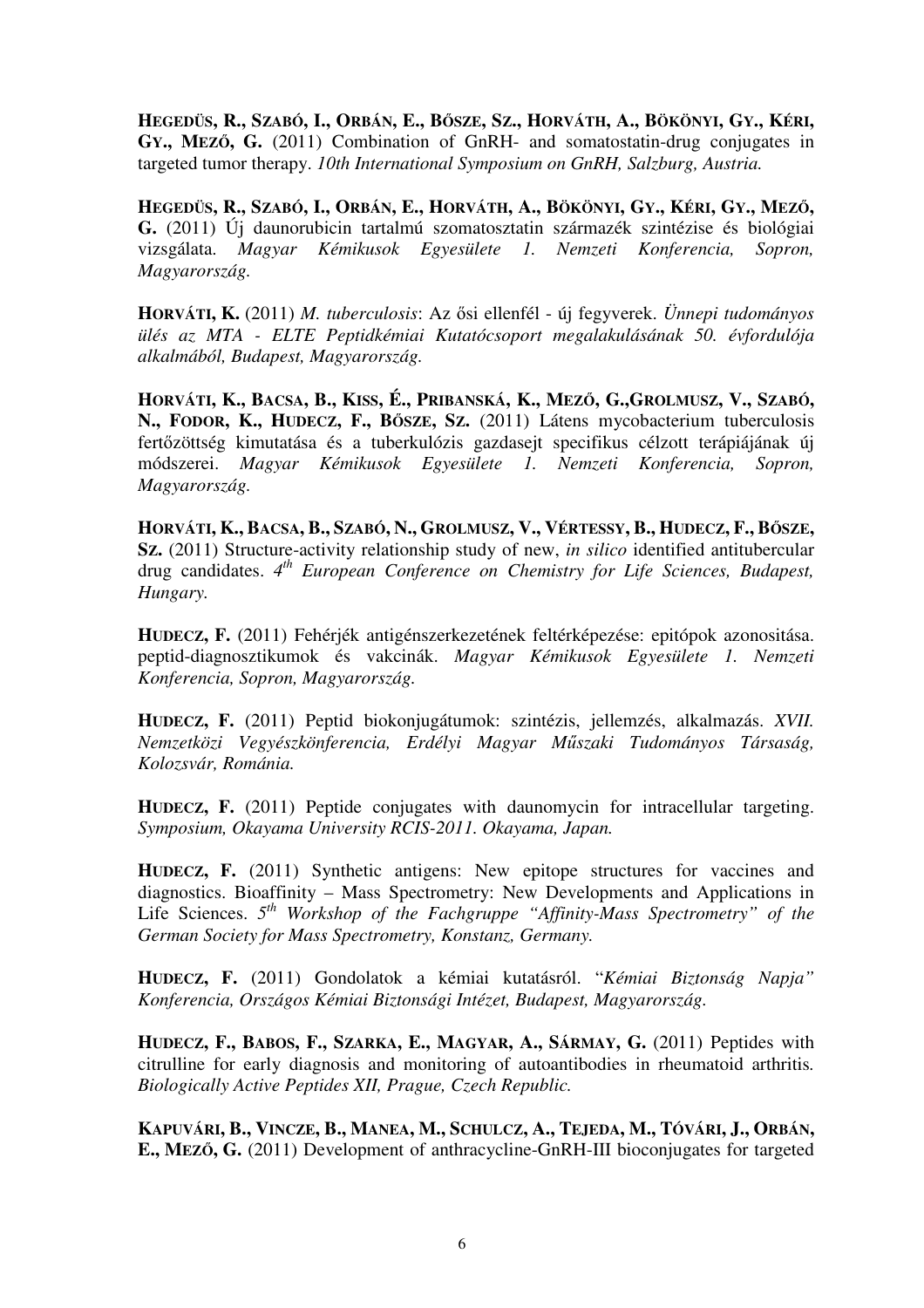cancer chemotherapy. *4 th European Conference on Chemistry for Life Sciences, Budapest, Hungary.*

KAPUVÁRI, B., VINCZE, B., MANEA, M., SCHULCZ, Á., TEJEDA, M., TÓVÁRI, J., ORBÁN, **E., MEZ**Ő**, G.** (2011) Antraciklin-GnRH-III biokonjugátumok antitumor hatásának vizsgálata vastagbél daganatos egér modelleken. *Magyar Onkológusok Társasága XXIX. Kongresszusa, Budapest, Magyarország.*

**LAJKÓ, E., SZABÓ, I., MEZ**Ő**, G., K**Ő**HIDAI, L.** (2011) Gyógyszer-célbajuttatásra tervezett GnRH-III származékok kemotaktikus és adhézióra kifejtett hatásának tanulmányozása. *X. Magyar Genetikai Kongresszus és XVI. Sejt- és Fejl*ő*désbiológiai Napok, Siofók, Magyarország.*

LANTOS, E., CZÉCH, Á., BŐSZE, SZ., MAJOR, T., HUDECZ, F., LUSTYIK, GY. (2011) TB diagnosis-multiplex assay in the pipeline. Immune-related pathologies: Understanding leukocyte signalling and emerging therapies. *IMmune-related Pathologies: Understanding Leukocyte Signaling and Emerging therapies (IMPULSE 2011), EFIS – EJI Symposium, 3-6 September, Visegrád, Hungary.*

LÁNG, O., BAI, K.B., SÁFÁR, O., VARGA, G., MEZŐ, G., KŐHIDAI, L. (2011) Analysis of cell adhesion/motility in parotid gland cell lines. *45th Meeting of the Continental European Division of the International Association for Dental Research, 31 August - 3 September, Budapest, Hungary.*

LÁNG, O., LÁNG, J., MEZŐ, G., HUDECZ, F., KŐHIDAI, L. (2011) Tetrahymena responses to vertebrate type cytokine receptor sequences - Structure- function relationships of (W)SXWS peptide library. *Ciliate Molecular Biology Conference, FASEB, Chania, Greece, 10-15 July, 2011.*

LÁNG, J., POMÁZI, K., BŐSZE, SZ., MEZŐ, G., HUDECZ, F., KŐHIDAI, L. (2011) Influence of physicochemical moieties of WSXWS-oligotuftsin. Conjugates on adhesion and chemotaxis. 4<sup>th</sup> European Conference on Chemistry for Life Sciences, Budapest, *Hungary.*

LEURS, U., ORBÁN, E., BARANYAI, ZS., ÖHLSCHLÄGER, P., MEZŐ, G., MANEA. M. (2011) Multifunctional anticancer drug delivery system containing GnRH-III as a targeting moiety*. 10th International Symposium on GnRH, Salzburg, Austria.*

**MEDZIHRADSZKY, K.** (2011) Harminc esztendő. *Ünnepi tudományos ülés az MTA - ELTE Peptidkémiai kutatócsoport megalakulásának. 50. évfordulója alkalmából, ELTE, Budapest, Magyarország* 

**MEDZIHRADSZKY-SCHWEIGER, H.** (2011) A mikroanalitikai labor 50 éve a Kutatócsoportban. *Ünnepi tudományos ülés az MTA - ELTE Peptidkémiai kutatócsoport megalakulásának. 50. évfordulója alkalmából, ELTE, Budapest, Magyarország* 

**MEZ**Ő**, G.** (2011) Peptid hordozók és alkalmazásuk. *Ünnepi tudományos ülés az MTA - ELTE Peptidkémiai Kutatócsoport megalakulásának 50. évfordulója alkalmából, Budapest, Magyarország.*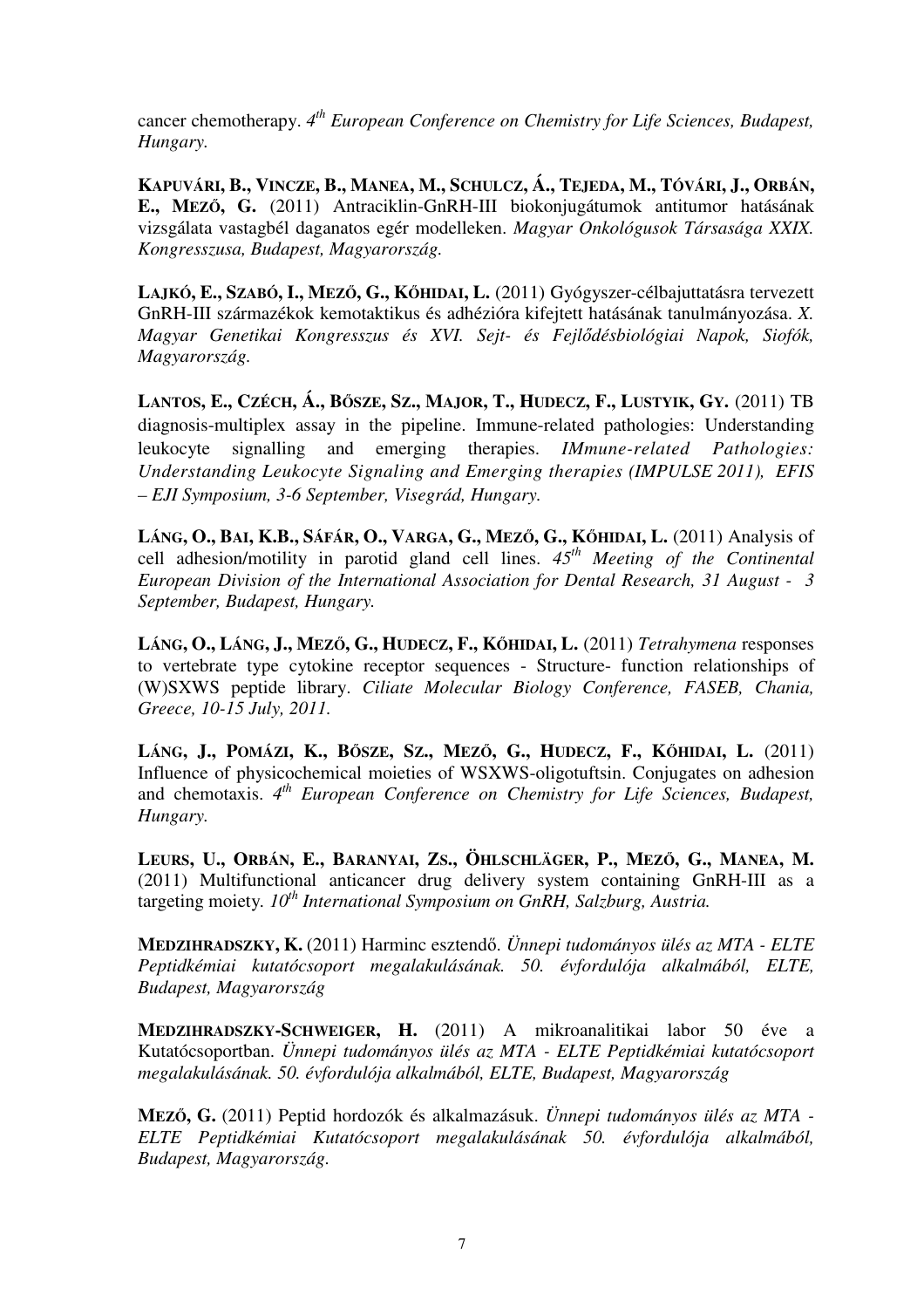MEZŐ, G., SZABÓ, I., HEGEDÜS, R., ORBÁN, E., KAPUVÁRI, B., TÓVÁRI, J., TEJEDA, M., SCHULCZ, Á., VINCZE, B., HORVÁTH, A., BÖKÖNYI, GY., KÉRI, GY., LEURS, U., **SCHLAGE, P., MANEA, M.** (2011) Peptid hormon – drog konjugátumok alkalmazása a tumorterápiában. *Magyar Kémikusok Egyesülete 1. Nemzeti Konferencia, Sopron, Magyarország.*

MEZŐ, G., SZABÓ, A., LAJKÓ, E., SZABÓ, I., MANEA, M., LÁNG, O., KŐHIDAI, L. (2011) Peptide-drug bioconjugates containing different targeting moieties. 4<sup>th</sup> European *Conference on Chemistry for Life Sciences, Budapest, Hungary.*

MEZŐ, G., TÓVÁRI, J., TEJEDA, M., SCHULCZ, Á., KAPUVÁRI, B., VINCZE, B., GAÁL, D., **LEURS, U., MANEA, M.** (2011) *In vivo* antitumor effect of daunorubicin-GnRH-III derivative conjugates on colon cancer bearing mice. *10th International Symposium on GnRH, Salzburg, Austria.*

ORBÁN, E., BŐSZE, SZ., MANEA, M., MARQUARDT, A., HUDECZ, F. (2011) Egy új daunomicin-peptid konjugátum *in vitro* citosztatikus hatása, sejtbejutása és protein expressziós profilra kifejtett hatása. *Magyar Onkológusok Társasága XXIX. Kongresszusa, Budapest, Magyarország.*

ORBÁN, E., MIKLÁN, ZS., BÁNÓCZI, Z., MANEA, M., MARQUARDT, A., HUDECZ, F. (2011) Alterations in the protein expression profile of HL-60 cells after treatment with daunomycin or its hexaarginine conjugate. *4 th European Conference on Chemistry for Life Sciences, Budapest, Hungary.*

PÉNZES, CS.B., SCHNÖLLER, D., BŐSZE, SZ., HORVÁTI, K., MEZŐ, G., KISS, É. (2011) Membrane affinity of antituberculotic drug candidates. *25th European Colloid and Interface Society Conference, 4-9 September, Berlin, Germany.*

PÉNZES, CS.B., SCHNÖLLER, D., KOBZI, B., BŐSZE, SZ., HORVÁTI, K., MEZŐ, G., KISS, **É.** (2011) Tuberkulózis elleni új hatóanyagok hatása a sejtmembrán szerkezetére. *Magyar Kémikusok Egyesülete 1. Nemzeti Konferencia, Sopron, Magyarország.*

PÉNZES, CS.B., SCHNÖLLER, D., KOBZI, B., BŐSZE SZ., HORVÁTI K., MEZŐ G., KISS É. (2011) Effect of new antitubercular drugs on the structure of the cell membrane models. *EuroNanoForum 2011, 30 May – 1 June, Budapest, Hungary.*

SÁRMAY, G., SZARKA, E., POZSGAY, J., SZILI, D., BABOS, F., NAGY, GY., ROJKOVICH, **B., MAGYAR, A., HUDECZ, F.** (2011) Citrullin containing peptides as B-cell epitopes. *4 th European Conference on Chemistry for Life Sciences, Budapest, Hungary.*

**SENDULA, R., ORBÁN, E., HUDECZ, F., SÁGI, GY.** (2011) Linear synthesis of new 5 substituted pyrimidine 1-nucleosides.  $4^{th}$  *European Conference on Chemistry for Life Sciences, Budapest, Hungary.*

SILVA, A., DÍAZ, E., KŐHIDAI, L., SZABÓ, R., HUDECZ, F., PONTE-SUCRE, A. (2011) Leishmania braziliensis: *in vitro* evaluation of methotrexate based peptides on promastigote's chemotaxic responses. 7<sup>th</sup> European Congress on Tropical Medicine & *International Health, Barcelona, Spain.*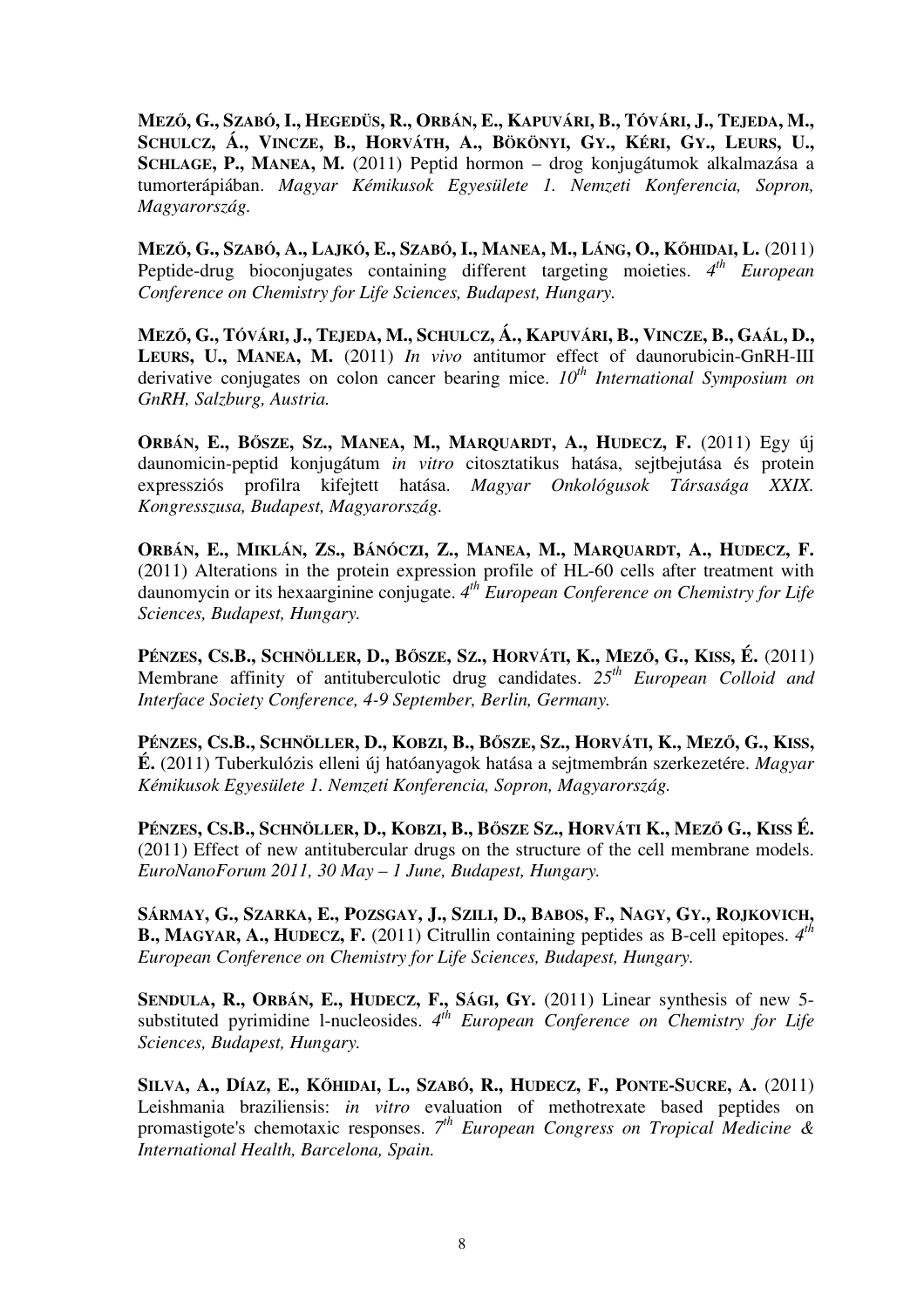SLEZÁK, S., LAJKÓ, E., PÁLLINGER, É., BAI, K.B., DOMBI, C., LOHINAI, Z.M., MEZŐ, **G., GERA, I., K**Ő**HIDAI, L.** (2011) Applications of chemotactic drug targeting in prevention of periodontitis.  $45<sup>th</sup>$  Meeting of the Continental European Division of the *International Association for Dental Research,Budapest, Hungary.*

**SÚLI-VARGHA, H.** (2011) Peptidekkel a rák ellen. *Ünnepi tudományos ülés az MTA - ELTE Peptidkémiai kutatócsoport megalakulásának 50. évfordulója alkalmából, ELTE, Budapest, Magyarország* 

SZABADOS, H., BŐSZE, SZ., BLAZSEK, A., SILLÓ, P., KÁRPÁTI, S., HUDECZ, F., URAY, K. (2011) Hidroxipropilmetakrilát tűhegyen szintetizált átlapoló peptidek alkalmazása desmoglein fehérjék epitóptérképezésére. *Magyar Kémikusok Egyesülete 1. Nemzeti Konferencia, Sopron, Magyarország.*

SZABADOS, H., BŐSZE, SZ., BLAZSEK, A., SILLÓ, P., KÁRPÁTI, S., HUDECZ, F., URAY, K. (2011) A pemphigus vulgaris immunodiagnózisára alkalmazható ELISA módszerek: desmoglein fehérje és peptid antigének összehasonlítása. *Magyar Immunológiai Társaság 40. Vándorgy*ű*lése, Kecskemét, Magyarország.*

**SZABÓ, I.** (2011) A modern tumorterápia nyomában. *Ünnepi tudományos ülés az MTA - ELTE Peptidkémiai Kutatócsoport megalakulásának 50. évfordulója alkalmából, Budapest, Magyarország.*

**SZABÓ, I., ORBÁN, E., B**Ő**SZE, SZ., MEZ**Ő**, G.** (2011) Synthesis and *in vitro* antitumor activity of new GnRH-II derivatives. *10th International Symposium on GnRH, Salzburg, Austria.*

**SZABÓ, I., ORBÁN, E., B**Ő**SZE, SZ., MEZ**Ő**, G.** (2011) Új GnRH-II származékok szintézise és *in vitro* citosztatikus hatásuk vizsgálata. *Magyar Kémikusok Egyesülete 1. Nemzeti Konferencia, Sopron, Magyarország.*

**SZABÓ, I., ORBÁN, E., B**Ő**SZE, SZ., MEZ**Ő**, G.** (2011) Új, hatóanyagot tartalmazó GnRH-II származékok szintézise és *in vitro* citosztatikus hatásának és sejtbejutási képességének meghatározása. *Magyar Onkológusok Társasága XXIX. Kongresszusa, Budapest, Magyarország.*

SZAKÁCS, F., HORVÁTI, K., MISJÁK, P., PÁSZTÓI, M., TOKATLY, I., SZABÓ, G. T., **BUZÁS, E., B**Ő**SZE, SZ.** (2011) Rheumatoid Arthritisre jellemzõ, t-sejt epitópot reprezentáló peptidek és származékaik szintézise, funkcionális vizsgálata. *Magyar Kémikusok Egyesülete 1. Nemzeti Konferencia, Sopron, Magyarország.*

SZARKA, E., ADORI, M., BABOS, F., MAGYAR A., HUDECZ, F., NAGY, GY., POZSGAY, J., **SÁRMAY G.** (2011) Increased serum PAD4 and Rf in lung cancer is not associated with anti CCP antibody production. *31st European Workshop for Rheumatology Research, Amsterdam, The Netherlands* 

SZARKA, E., POZSGAY, J., BABOS, F., BAKA, ZS., MAGYAR, A., HUDECZ, F., NAGY, GY., **SÁRMAY, G.** (2011) New, citrullin containing filaggrin peptide that could be adapted for diagnosis of RA and for characterization of RA B-cells. *IMmune-related Pathologies:*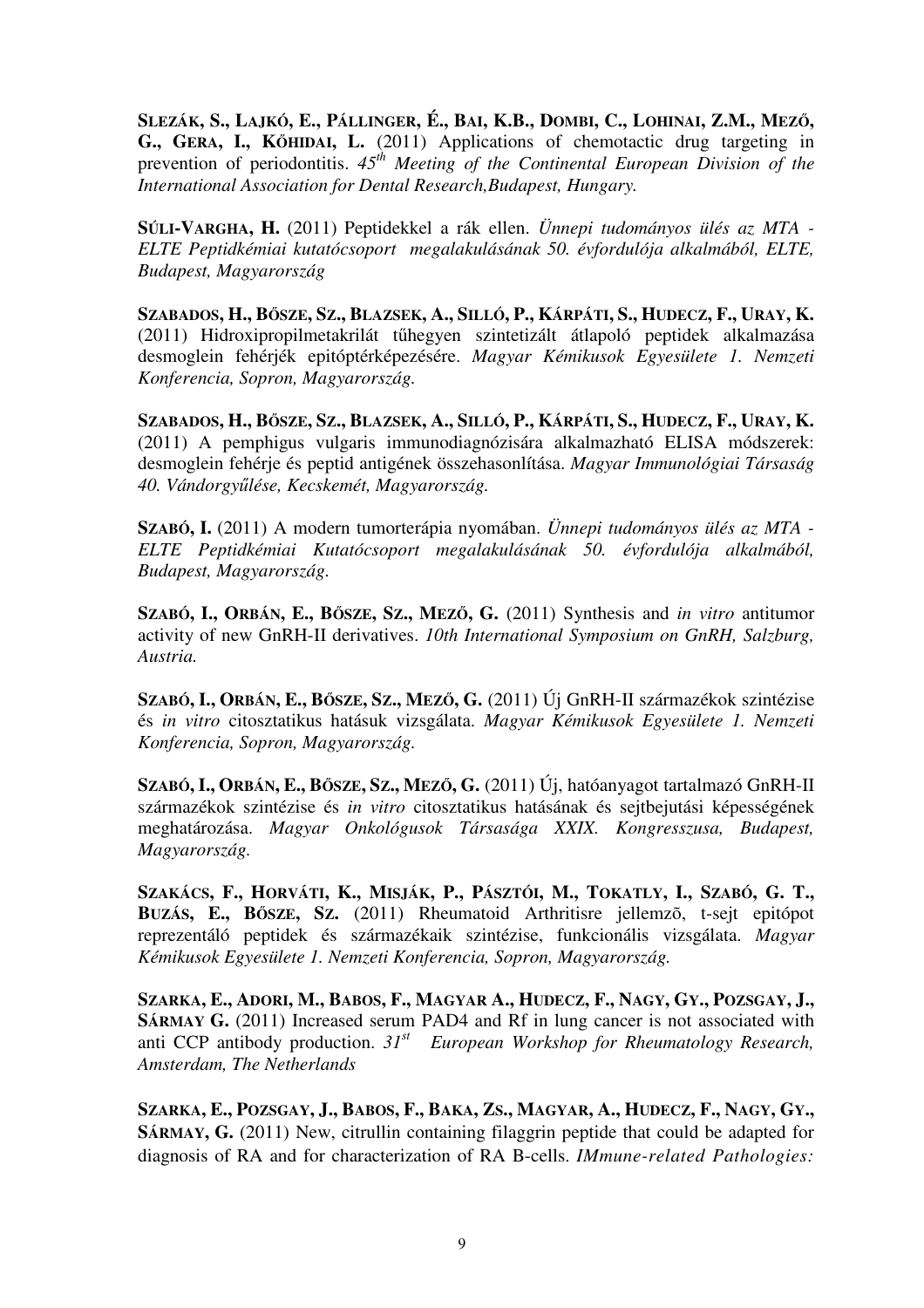*Understanding Leukocyte Signaling and Emerging therapies (IMPULSE 2011), EFIS – EJI Symposium, Visegrád, Hungary.*

SZARKA, E., POZSGAY, J., HUBER, K., ÁDORI, M., BABOS, F., BAKA, ZS., MAGYAR, A., HUDECZ, F., NAGY, GY., ROJKOVICH, B., GÁTI, T., SÁRMAY, G. (2011) Citrullin vagy arginin? Peptidalapú stratégiák alkalmazása a rheumatoid arthritis kutatásában. *Magyar Immunológiai Társaság 40. Vándorgy*ű*lése, Kecskemét, Magyarország.*

**SZILÁGYI, B.Á., NÉMETHY, Á., MAGYAR, A., SZILÁGYI, A.** (2011) Synthesis and study of enzymatically degradable polyaminoacid gels./ Enzimatikus úton lebomló poliaminosav gélek szintézise és vizsgálata*. XVII. Nemzetközi Vegyészkönferencia, Erdélyi Magyar M*ű*szaki Tudományos Társaság, Kolozsvár, Románia.*

**URAY, K.** (2011) Egy mucin glikoprotein immunfelismerése. *Ünnepi tudományos ülés az MTA - ELTE Peptidkémiai Kutatócsoport megalakulásának 50. évfordulója alkalmából, Budapest, Magyarország.*

VOSZKA, I., HERCZEG, K., MÓDOS, K., CSÍK, G., HORVÁTI, K., BŐSZE, SZ. (2011) Liposomal delivery of antituberculotics. *8th European Biophysics Congress, Budapest, Hungary.* 

**El**ő**adások hazai munkabizottsági ülésen, hazai vagy külföldi intézményben** 

BABOS, F., IOBAGIU, C., NOGUEIRA, L., CORNILLET, M., SEBBAG, M., ARNAUD, J., **SERRE, G., MAGYAR A., HUDECZ F.** (2011) Citrullin-tartalmú fibrin epitópok szerepe a Rheumatoid Arthritisben. *MTA Peptidkémiai Munkabizottság, Balatonszemes, Magyarország.* 

BACSA, B., HORVÁTI, K., CSONKA, I., SZABÓ, N., HUDECZ, F., BŐSZE, SZ. (2011) In *silico* azonosított antituberkulotikum származékok szerkezet-hatás összefüggésének vizsgálata. *MTA Peptidkémiai Munkabizottság, Balatonszemes, Magyarország.* 

BÁNÓCZI, Z., DÓKUS, E.L., TANTOS, Á., TOMPA, P., FRIEDRICH, P., HUDECZ, F. (2011) Azapeptid kalpain inhibitorok. *MTA Peptidkémiai Munkabizottság, Balatonszemes, Magyarország.*

BUKOSZA, É.N., LAJKÓ, E., BABOS, F., BENYHE, S., MAGYAR, A., KŐHIDAI, L. (2011) Met- és Leu-enkefalin származékok sejtadhézióra és kemotaxisra kifejtett hatásainak vizsgálata csillós és magasabb rendű eukaryóta modellsejteken. *MTA Peptidkémiai Munkabizottság, Balatonszemes, Magyarország.*

**HEGEDÜS, R., ORBÁN, E., SZABÓ, I., MEZ**Ő**, G.** (2011) Karbonsavakkal módosított Daunorubicin-GnRH-III konjugátumok szintézise és tumorellenes hatásának vizsgálata. *MTA Peptidkémiai Munkabizottság, Balatonszemes, Magyarország.*

HORVÁTI, K., BACSA, B., SZABÓ, N., MEZŐ, G., HUDECZ, F., BŐSZE, SZ. (2011) Intracelluláris *M. tuberculosis* ellen ható peptidkonjugátumok: a kettős fegyver bevetése. *MTA Peptidkémiai Munkabizottság, Balatonszemes, Magyarország.*